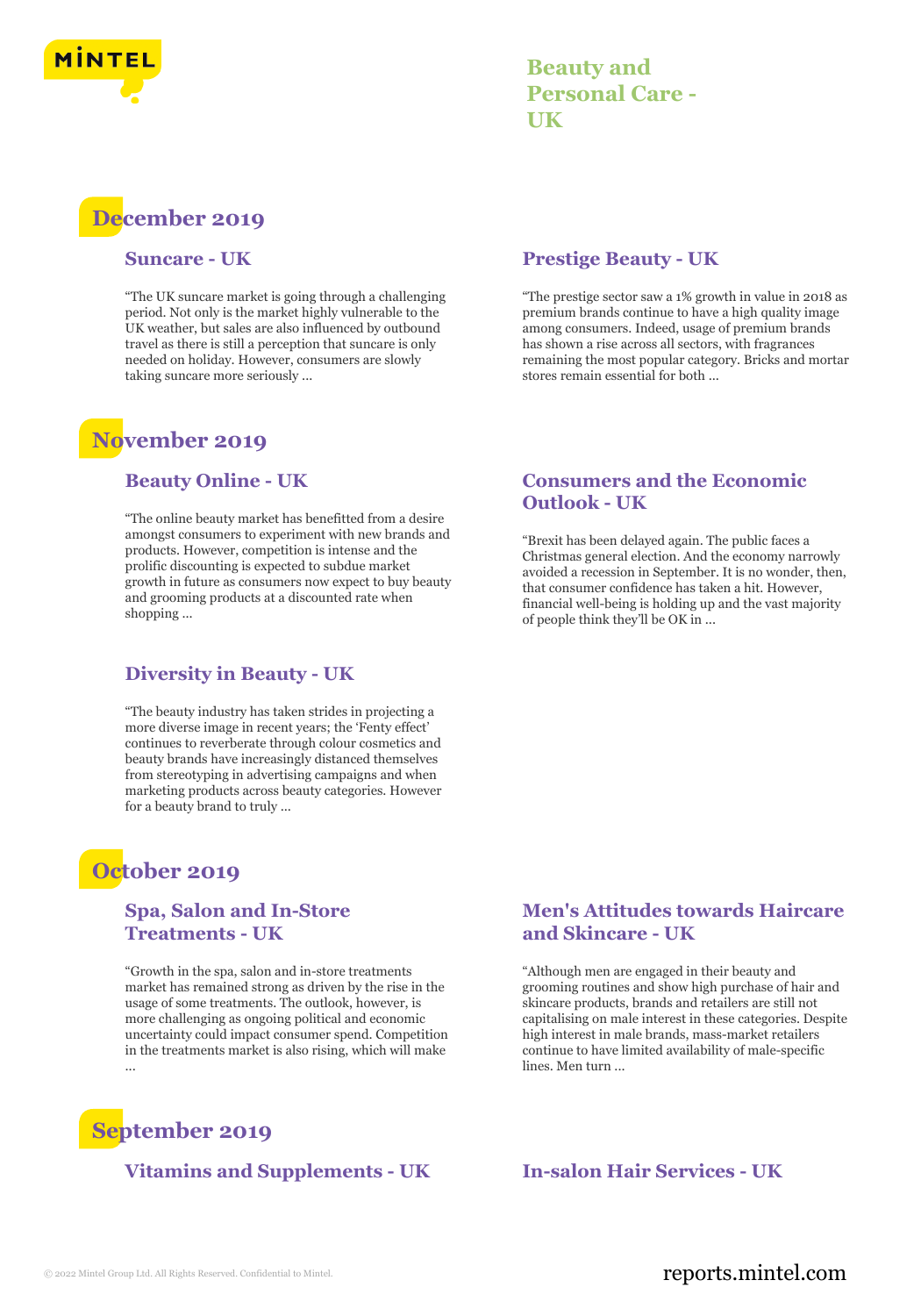

"The strong focus on diet for health benefits and the growing availability of fortified and functional food and drink present major challenges for the VMS market, making it even more important for products to create compelling standout. Organic products, fun formats with exciting flavours and vitamins/supplements tailored to individual ...

# **Consumers and the Economic Outlook - UK**

"It is a confusing time for the British public. The new Government has been unable to agree a Brexit deal with the EU and Parliament has passed legislation obliging the Prime Minister to request a further extension if he cannot get one. Despite this, Boris Johnson has maintained his stance ...

# **August 2019**

#### **Fragrances - UK**

"The market is estimated to decline by 0.8% to £1.48 billion in 2019 before a longer-term period of growth as consumers trade up to more sophisticated formats. Brands may need to consider ethical values, ingredient transparency or more unique benefits to differentiate from competitors and command a price ...

# **July 2019**

# **Oral Care - UK**

"Oral care routines rarely change for consumers, creating a challenge for brands that they need to overcome. However, consumer interest in their own health and wellbeing, and their understanding of how oral hygiene impacts on them emotionally means there is an opportunity for brands to insert themselves into regular consumer ...

#### **Consumers and the Economic Outlook - UK**

"The closer we got to the planned Brexit Day, the more worried people became about the impact it'd have on the UK's economy. With the delay to Brexit, these concerns seem to have melted away. People are far more relaxed

**Beauty and Personal Care - UK**

"The in-salon hair services category is expected to show a 3% rise in market value in 2019 as added value and out-of-hours services encourage bookings. Whilst consumer confidence is up, an uncertain UK economy driven by Brexit could see people cutting back on 'treats' such as salon services. Expense is ...

# **The Generation Z BPC Consumer - UK**

"Generation Z are defining their own parameters of beauty and are not looking for external validations for their appearance. Self-expression is essential to this group, who are already involved in their BPC routines at a young age and buying their own products. Whilst much is speculated about the influence of ...

# **Women's Facial Skincare - UK**

"The market's previous trajectory for growth has been short-lived, and the market is expected to decline to an estimated £1.16 billion in 2019. The move away from K-Beauty-inspired routines has been driven by women's evolving interest in radiance and glow. Serums and oils are the formats chosen to create ...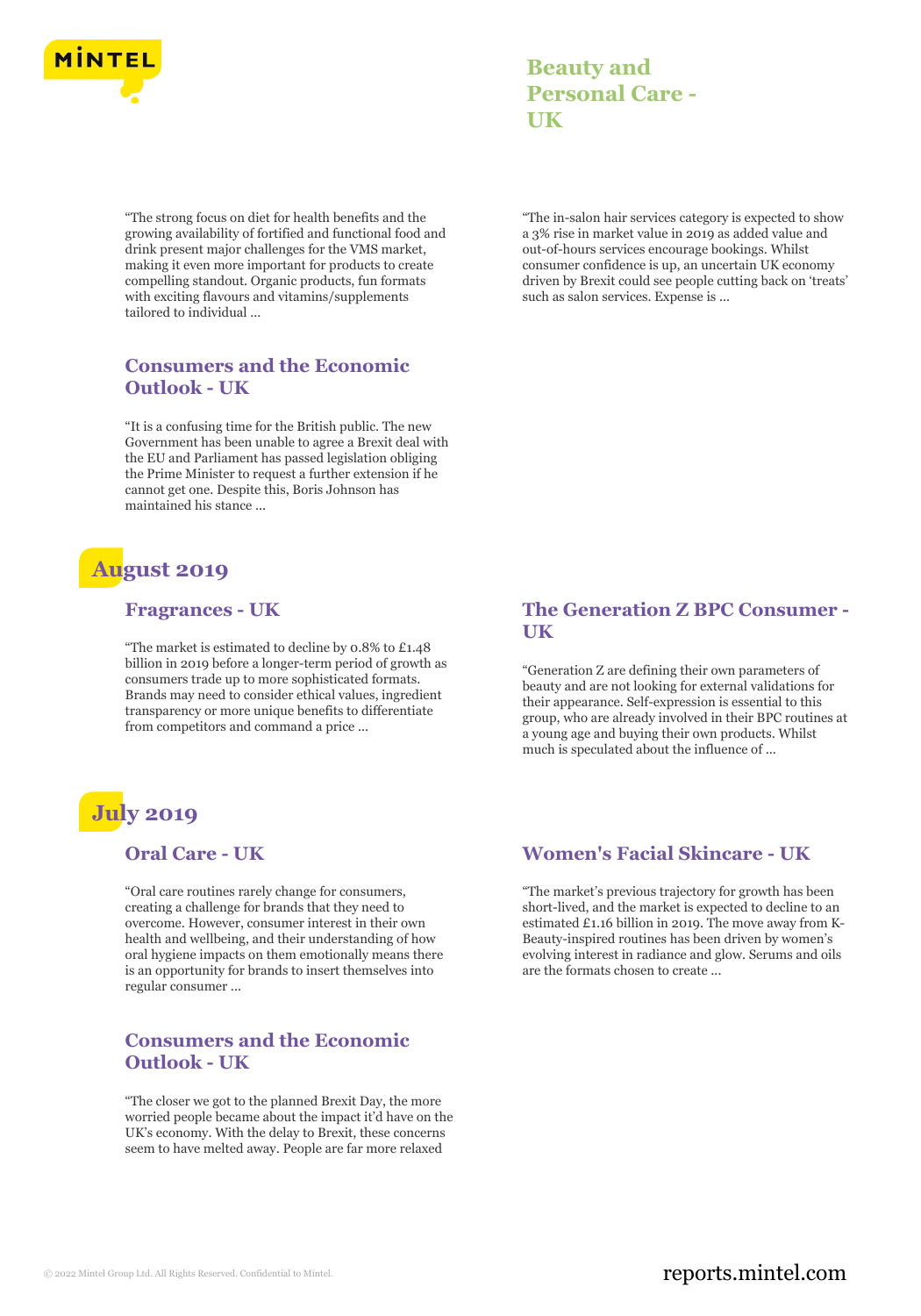

**Beauty and Personal Care - UK**

about what Brexit will mean for both their own finances ...

# **June 2019**

#### **Hair Colourants - UK**

"The growth of temporary colour has not outweighed the decline of permanent colourants, and in 2018 the market dropped by 2%. The trend towards ageing naturally means permanent colourants must seek a new heartland, while younger consumers' expectations for exciting and changeable looks give brands the opportunity to become the ...

# **May 2019**

# **Colour Cosmetics - UK**

"Value growth of colour cosmetics slowed down in 2018 as women showed evidence of reducing spend by purchasing products less frequently. Whilst the category remains an experimental one, lower-priced mass-market and budget brands are being used to experiment particularly in colour makeup, keeping the overall value down. With high interest ...

# **April 2019**

# **Men's and Women's Beauty and Grooming Routines - UK**

"Ease remains essential when it comes to beauty and grooming routines, highlighting the relevance of convenience-related claims. However, with enjoyment in the category being high, brands can innovate in solutions that offer more sensorial benefits to drive routines. Health and environmental concerns could impact the category going forward; consumers may ...

# **March 2019**

#### **Women's Haircare - UK**

"Following a slight rise in value in 2016 and 2017, women's haircare is in decline again as discounting and special offers impact buying behaviours, whilst the desire for more natural styles and focus on hair

# **Hand, Body and Footcare - UK**

"The growth of the market to  $£557$  million in 2018 has been driven by bodycare as consumers don't understand the need for hand and foot products. Innovation trends create a focus on all-purpose products, meaning brands must develop personality to differentiate. Links to wellness could work for footcare; feeding the ...

#### **Mother and Baby BPC - UK**

"In 2018 the babies' and children's personal care products, nappies and wipes market fell by 3.4% to £680 million. The trend for naturals in beauty has driven parents to look for similar gentle solutions for

# © 2022 Mintel Group Ltd. All Rights Reserved. Confidential to Mintel.  $\blacksquare$  reports.mintel.com